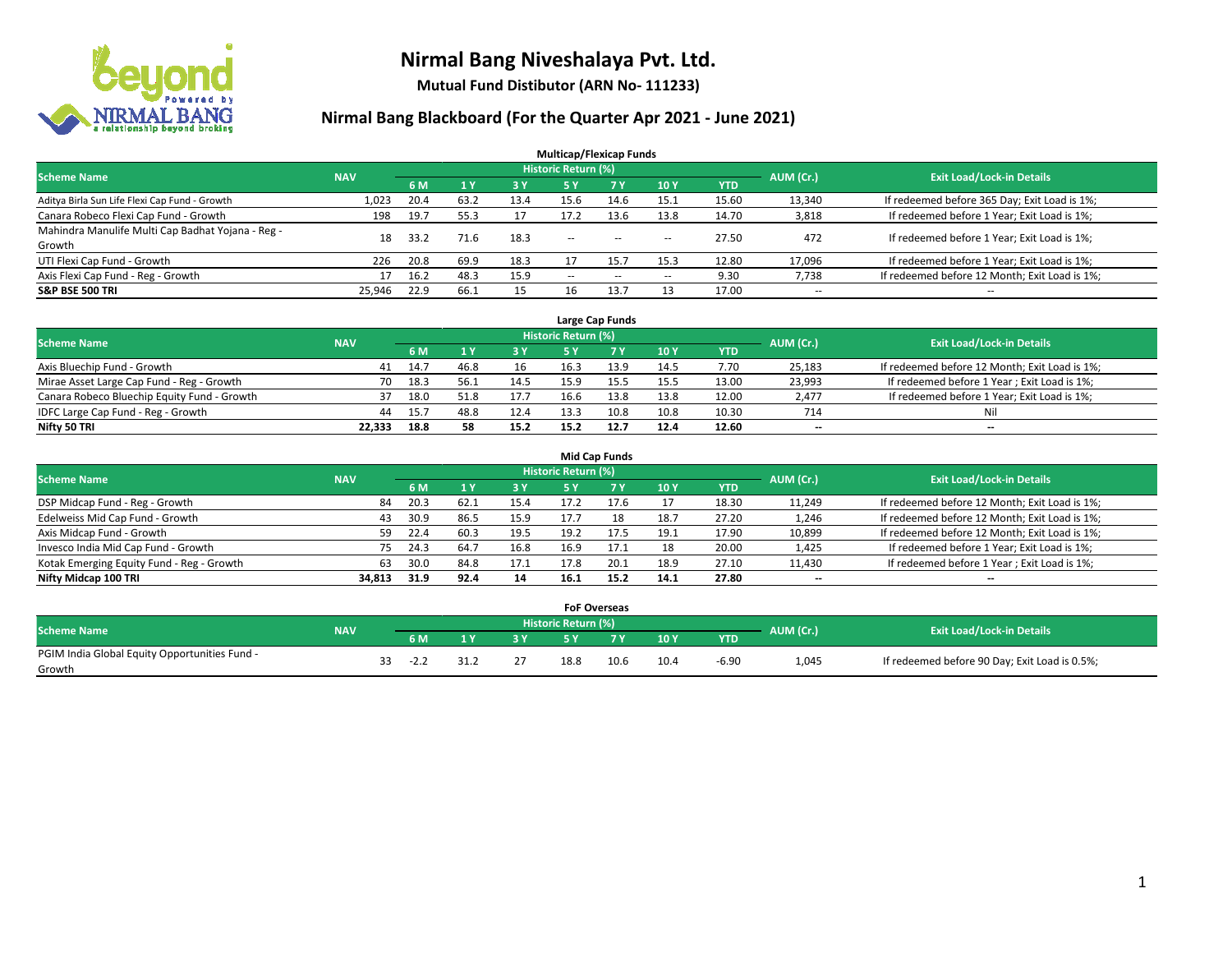

**Mutual Fund Distibutor (ARN No- 111233)**

| Large & Midcap                                   |            |      |      |            |                            |      |      |            |           |                                              |  |  |  |  |
|--------------------------------------------------|------------|------|------|------------|----------------------------|------|------|------------|-----------|----------------------------------------------|--|--|--|--|
| <b>Scheme Name</b>                               | <b>NAV</b> |      |      |            | <b>Historic Return (%)</b> |      |      |            | AUM (Cr.) | <b>Exit Load/Lock-in Details</b>             |  |  |  |  |
|                                                  |            | 6 M  |      | <b>3 Y</b> | 5 Y                        | 7 Y  | 10Y  | <b>YTD</b> |           |                                              |  |  |  |  |
| Mirae Asset Emerging Bluechip Fund - Growth      | 86         | 26.0 | 74.6 | 20.9       | 21.4                       | 22.5 | 22.4 | 21.30      | 16,602    | If redeemed before 1 Year; Exit Load is 1%;  |  |  |  |  |
| Canara Robeco Emerging Equities - Growth         | 140        | 21.0 | 63.4 | 15         | 18.1                       | 19.4 | 19.7 | 16.20      | 8,381     | If redeemed before 1 Year; Exit Load is 1%;  |  |  |  |  |
| Principal Emerging Bluechip Fund - Growth        | 157        | 25.1 | 67   | 14.1       | 17.5                       | 18.4 | 18.7 | 19.10      | 2,571     | If redeemed before 365 Day; Exit Load is 1%; |  |  |  |  |
| Invesco India Growth Opportunities Fund - Growth | 46         | 18.4 | 51.2 | 12.4       | 14.8                       | 14.7 | 13.8 | 12.90      | 3,653     | If redeemed before 1 Year; Exit Load is 1%;  |  |  |  |  |
| Kotak Equity Opportunities Fund - Reg - Growth   | 174        | 20.4 | 58.4 | 15.6       | 16                         | 15.6 | 14.5 | 16.90      | 5,781     | If redeemed before 1 Year; Exit Load is 1%;  |  |  |  |  |
| Tata Large & Mid Cap Fund - Reg - Growth         | 296        | 20.8 | 60.5 | 15.9       | 14.4                       | 14.3 | 14.2 | 16.80      | 2,137     | If redeemed before 365 Day; Exit Load is 1%; |  |  |  |  |
| NIFTY Large Midcap 250 TRI                       | 10,790     | 25.3 | 73.4 | 15.6       | 17.2                       | 15.4 | 14.7 | 20.30      | --        | --                                           |  |  |  |  |

| <b>Focused Funds</b>                                |            |      |      |      |                     |      |        |            |           |                                               |  |  |  |
|-----------------------------------------------------|------------|------|------|------|---------------------|------|--------|------------|-----------|-----------------------------------------------|--|--|--|
| <b>Scheme Name</b>                                  | <b>NAV</b> |      |      |      | Historic Return (%) |      |        |            | AUM (Cr.) | <b>Exit Load/Lock-in Details</b>              |  |  |  |
|                                                     |            | 6 M  |      | 3 Y  | 5 ۷                 |      | 10Y    | <b>YTD</b> |           |                                               |  |  |  |
| Axis Focused 25 Fund - Growth                       | 41         | 16.2 | 56   | 14.5 |                     | 16.4 | $\sim$ | 9.60       | 15,521    | If redeemed before 12 Month; Exit Load is 1%; |  |  |  |
| ICICI Prudential Focused Equity Fund - Ret - Growth | 43         | 23.3 | 54.3 | 14.4 | 13.7                | 11.8 | 12.1   | 18.50      | 1,316     | If redeemed before 1 Year; Exit Load is 1%;   |  |  |  |
| SBI Focused Equity Fund - Growth                    | 205        | 20.3 | 53.5 | 15.1 | 16.2                |      | 17.5   | 16.40      | 14.767    | If redeemed before 1 Year; Exit Load is 1%;   |  |  |  |
| <b>S&amp;P BSE 500 TRI</b>                          | 25.946     | 22.9 | 66.1 | 15   | 16                  | 13.7 | 13     | 17.00      | $- -$     | $\overline{\phantom{a}}$                      |  |  |  |

| <b>Small Cap Funds</b>             |            |           |                                  |       |      |      |                          |       |       |                                               |  |  |  |
|------------------------------------|------------|-----------|----------------------------------|-------|------|------|--------------------------|-------|-------|-----------------------------------------------|--|--|--|
| <b>Scheme Name</b>                 | <b>NAV</b> | AUM (Cr.) | <b>Exit Load/Lock-in Details</b> |       |      |      |                          |       |       |                                               |  |  |  |
|                                    |            | 6 M       |                                  | 73 Y. |      |      | 10Y                      | YTD   |       |                                               |  |  |  |
| Axis Small Cap Fund - Reg - Growth | 50         | 30.9      | 84.9                             | 22.3  | 19.9 | 19.8 | $\overline{\phantom{a}}$ | 27.00 | 4,854 | If redeemed before 12 Month; Exit Load is 1%; |  |  |  |
| DSP Small Cap Fund - Reg - Growth  | 91         | 32.1      | 100.3                            | 14.8  | 15.1 | 20.1 | 19.6                     | 28.30 | 6,689 | If redeemed before 12 Month; Exit Load is 1%; |  |  |  |
| SBI Small Cap Fund - Growth        | 90         | 30.7      | 92.5                             | 19    | 22.5 | 25.9 | 22.9                     | 25.90 | 7,919 | If redeemed before 1 Year; Exit Load is 1%;   |  |  |  |
| Nifty Smallcap 100 TRI             | 11.800     | 41.9      | 123.3                            | 9.4   | 13.  | 10.3 | 11.2                     | 34.10 | $- -$ | $\overline{\phantom{a}}$                      |  |  |  |

| ELSS Schemes (Tax Saving u/s 80-C)                                                                       |       |      |                |      |           |            |                          |            |        |                          |  |  |  |  |
|----------------------------------------------------------------------------------------------------------|-------|------|----------------|------|-----------|------------|--------------------------|------------|--------|--------------------------|--|--|--|--|
| Historic Return (%)<br><b>Exit Load/Lock-in Details</b><br>AUM (Cr.)<br><b>Scheme Name</b><br><b>NAV</b> |       |      |                |      |           |            |                          |            |        |                          |  |  |  |  |
|                                                                                                          |       | 6 M  | 1 <sup>1</sup> | 3 Y  | <b>5Y</b> | <b>77Y</b> | <b>10Y</b>               | <b>YTD</b> |        |                          |  |  |  |  |
| Aditya Birla Sun Life Tax Relief 96 - Growth                                                             | 40    | 14.4 | 40.3           | 8.4  | 12.5      | 14.5       | 13.9                     | 7.30       | 13,388 | Nil                      |  |  |  |  |
| Axis Long Term Equity Fund - Growth                                                                      | 66    | 16.8 | 53.3           | 15   | 16.1      |            | 18.1                     | 10.30      | 28,239 | Nil                      |  |  |  |  |
| Canara Robeco Equity Tax Saver Fund - Growth                                                             | 102   | 23.9 | 65.9           | 19.8 | 17.9      | 15.2       | 14.8                     | 17.30      | 2,044  | Nil                      |  |  |  |  |
| Invesco India Tax Plan - Growth                                                                          | 74    | 21.8 | 58.1           | 14.2 | 15.4      | 15.9       | 15.5                     | 15.40      | 1,544  | Nil                      |  |  |  |  |
| Mirae Asset Tax Saver Fund - Reg - Growth                                                                | 28    | 24.7 | 73.6           | 19.8 | 21.2      | $\sim$     | $\overline{\phantom{a}}$ | 19.50      | 7,251  | Nil                      |  |  |  |  |
| S&P BSE 200 TRI                                                                                          | 8.297 | 21.6 | 63.1           | 15.4 | 15.9      | 13.7       | 13.1                     | 15.80      | $- -$  | $\overline{\phantom{a}}$ |  |  |  |  |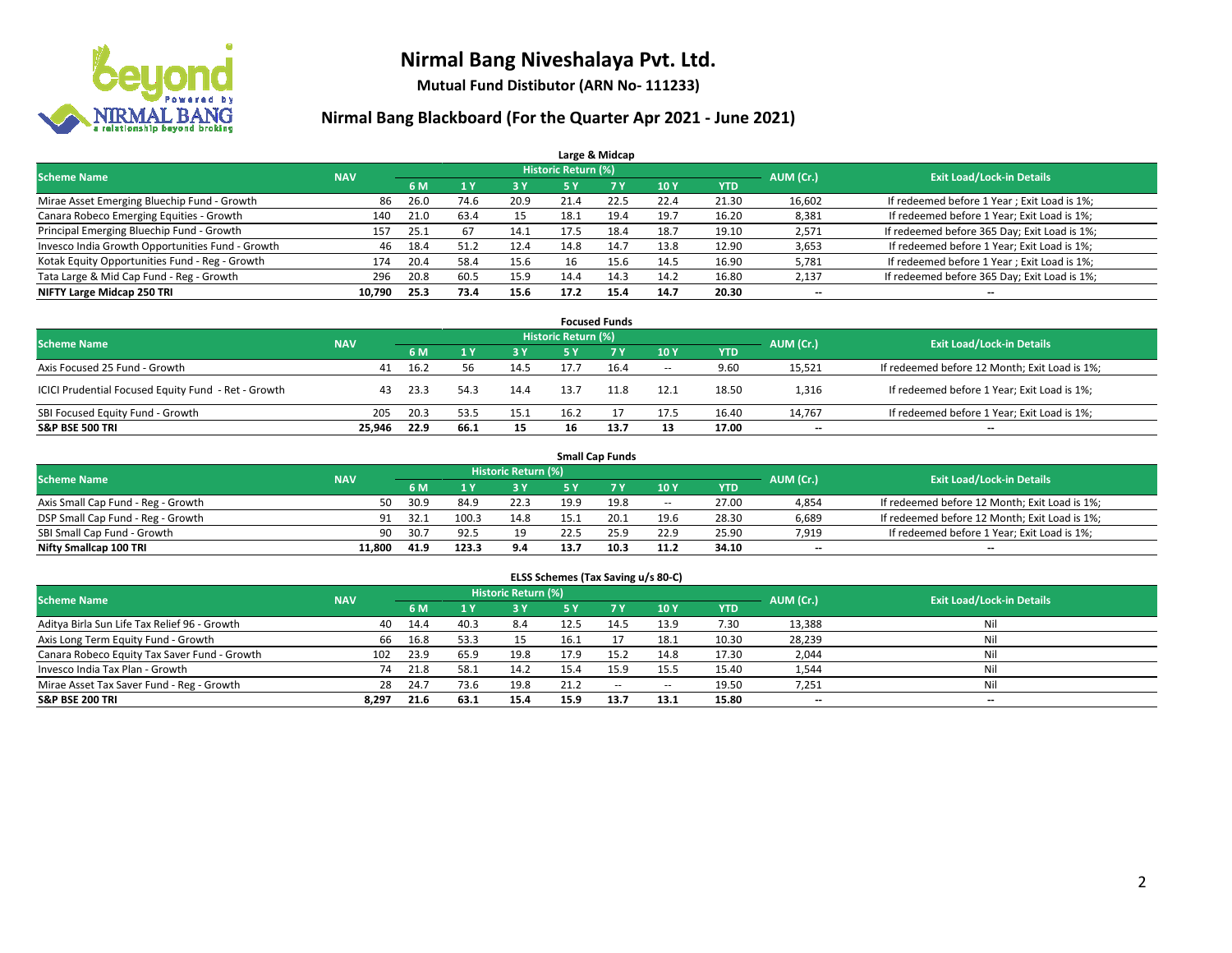

**Mutual Fund Distibutor (ARN No- 111233)**

| <b>Solution Oriented</b>                                  |            |      |                |                            |      |           |                          |            |           |                                               |  |  |  |
|-----------------------------------------------------------|------------|------|----------------|----------------------------|------|-----------|--------------------------|------------|-----------|-----------------------------------------------|--|--|--|
| <b>Scheme Name</b>                                        | <b>NAV</b> |      |                | <b>Historic Return (%)</b> |      |           |                          |            | AUM (Cr.) | <b>Exit Load/Lock-in Details</b>              |  |  |  |
|                                                           |            | 6 M  | 1 <sup>1</sup> | 73 Y.                      | 5 Y  | <b>7Y</b> | 10Y                      | <b>YTD</b> |           |                                               |  |  |  |
| <b>HDFC Childrens Gift Fund</b>                           | 168        | 18.6 | 53             | 13.6                       | 14.5 | 13.7      | 14.4                     | 14.80      | 4,352     | Nil                                           |  |  |  |
| Tata Retirement Savings Fund - Moderate Plan - Reg        | 39         | 13.2 | 38.3           | 9.9                        | 13.6 | 15        | $\sim$                   | 8.60       | 1,371     | If redeemed before 61 Month; Exit Load is 1%; |  |  |  |
| Tata Retirement Savings Fund - Progressive Plan -<br>Reg  | 39         | 15.3 | 44.1           | 10.5                       | 15.3 | 15.1      | $ -$                     | 10.00      | 1,007     | If redeemed before 61 Month; Exit Load is 1%; |  |  |  |
| Tata Retirement Savings Fund - Reg - Conservative<br>Plan | 24         | 4.8  | 14.7           | 8.1                        | 9    | 9.5       | $\overline{\phantom{a}}$ | 3.20       | 170       | If redeemed before 61 Month; Exit Load is 1%; |  |  |  |
| <b>S&amp;P BSE 200 TRI</b>                                | 8,297      | 21.6 | 63.1           | 15.4                       | 15.9 | 13.7      | 13.1                     | 15.80      | --        | $\hspace{0.05cm}$                             |  |  |  |

|                                                    |            |                                  |      |      |      | <b>Index Fund</b> |      |            |       |                                               |
|----------------------------------------------------|------------|----------------------------------|------|------|------|-------------------|------|------------|-------|-----------------------------------------------|
| <b>Scheme Name</b>                                 | AUM (Cr.)  | <b>Exit Load/Lock-in Details</b> |      |      |      |                   |      |            |       |                                               |
|                                                    | <b>NAV</b> | 6 M                              |      | 3 Y  | 5 Y  | <b>77 Y</b>       | 10Y  | <b>YTD</b> |       |                                               |
| HDFC Index Fund-NIFTY 50 Plan                      | 144        | 18.5                             | 57.2 | 14.5 | 14.6 |                   | 11.6 | 12.40      | 2,928 | If redeemed before 3 Day; Exit Load is 0.25%; |
| ICICI Prudential Nifty Next 50 Index Fund - Growth | 34         | 23.3                             | 55.6 | 10.5 | 14.5 | 13.5              | 13.1 | 19.30      | 1,101 | Nil                                           |
| UTI Nifty Index Fund - Growth                      | 104        | 18.6                             | 57.6 | 14.8 | 14.8 | 12.3              | 11.7 | 12.50      | 3,669 | Nil                                           |
| Nifty 50 TRI                                       | 22,333     | 18.8                             | 58   | 15.2 | 15.2 | 12.7              | 12.4 | 12.60      | $- -$ | $\overline{\phantom{a}}$                      |

|                                       |            |                                  |      |      |      | <b>Contra/Value Fund</b> |      |       |       |                                             |
|---------------------------------------|------------|----------------------------------|------|------|------|--------------------------|------|-------|-------|---------------------------------------------|
| <b>Scheme Name</b>                    | AUM (Cr.)  | <b>Exit Load/Lock-in Details</b> |      |      |      |                          |      |       |       |                                             |
|                                       | <b>NAV</b> | 6 M                              |      | 3 Y  |      |                          | 10Y  | YTD   |       |                                             |
| Invesco India Contra Fund - Growth    | 69         | د.20                             | 58.  | 13.9 |      | 16.6                     | 15.7 | 15.50 | 6,438 | If redeemed before 1 Year; Exit Load is 1%; |
| UTI Value Opportunities Fund - Growth | 89         | 20.5                             | 61.8 | 14.6 | 13.9 | 11.9                     | 12.6 | 16.10 | 5,526 | If redeemed before 1 Year; Exit Load is 1%; |
| <b>S&amp;P BSE 500 TRI</b>            | 25.946     | 22.9                             | ∴66  | 15   | 16   | 13.7                     | 13   | 17.00 | $-$   | $- -$                                       |

| Sector/Thematic                                                           |            |      |                         |                            |      |      |      |            |           |                                               |  |  |  |
|---------------------------------------------------------------------------|------------|------|-------------------------|----------------------------|------|------|------|------------|-----------|-----------------------------------------------|--|--|--|
| <b>Scheme Name</b>                                                        | <b>NAV</b> |      |                         | <b>Historic Return (%)</b> |      |      |      |            | AUM (Cr.) | <b>Exit Load/Lock-in Details</b>              |  |  |  |
|                                                                           |            | 6 M  | $\mathbf{A} \mathbf{v}$ | <b>3Y</b>                  | 5 Y  | 7 Y  | 10Y  | <b>YTD</b> |           |                                               |  |  |  |
| Canara Robeco Consumer Trends Fund - Reg -<br>Growth                      | 59         | 20.9 | 55.3                    | 16.3                       | 17.9 | 17.2 | 15.9 | 14.70      | 561       | If redeemed before 1 Year; Exit Load is 1%;   |  |  |  |
| Mirae Asset Great Consumer Fund - Growth                                  | 48         | 19.3 | 52.1                    | 13.3                       |      | 15.8 | 16.4 | 15.50      | 1,181     | If redeemed before 1 Year; Exit Load is 1%;   |  |  |  |
| ICICI Prudential Technology Fund - Growth                                 | 118        | 31.2 | 120.1                   | 30.1                       | 22.8 | 21.3 | 20.5 | 19.50      | 2,042     | If redeemed before 15 Day; Exit Load is 1%;   |  |  |  |
| Nippon India Pharma Fund - Growth                                         | 294        | 20.6 | -54                     | 30                         | 17.5 | 19   | 17.8 | 16.30      | 4,812     | If redeemed before 1 Month; Exit Load is 1%;  |  |  |  |
| BNP Paribas India Consumption Fund - Reg - Growth                         |            | 19.1 | 44.4                    | $\sim$                     | --   | --   | --   | 14.00      | 692       | If redeemed before 12 Month; Exit Load is 1%; |  |  |  |
| ICICI Prudential Banking and Financial Services Fund -<br>Retail - Growth | 81         | 27.5 | 85.1                    | 11.4                       | 16.6 | 15   | 16.2 | 23.50      | 3,989     | If redeemed before 15 Day; Exit Load is 1%;   |  |  |  |
| <b>S&amp;P BSE 500 TRI</b>                                                | 25.946     | 22.9 | 66.1                    | 15                         | 16   | 13.7 | 13   | 17.00      | --        | --                                            |  |  |  |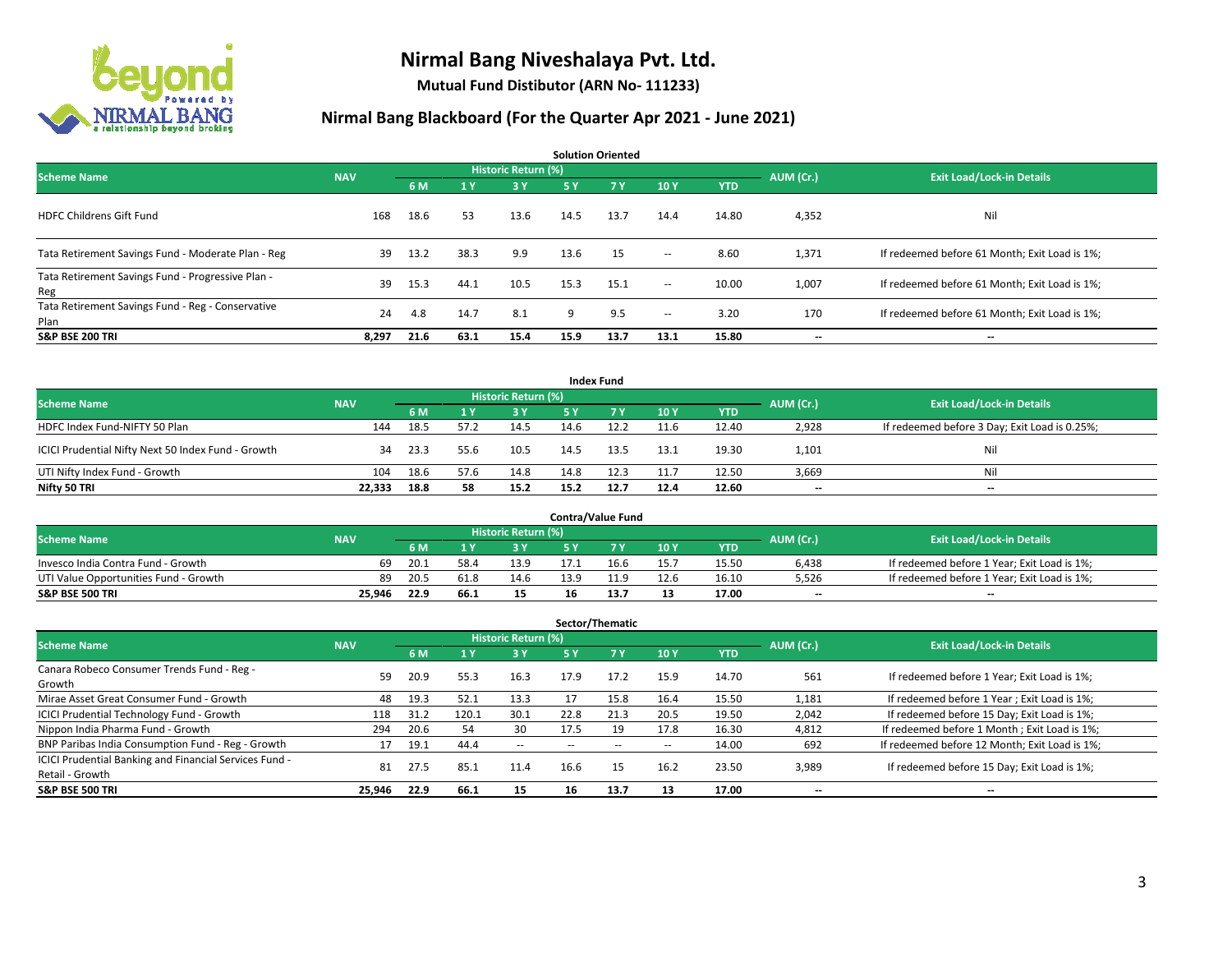

**Mutual Fund Distibutor (ARN No- 111233)**

| <b>Dynamic Asset Allocation Funds</b>                      |            |      |      |                            |               |       |                          |            |           |                                               |  |  |  |  |
|------------------------------------------------------------|------------|------|------|----------------------------|---------------|-------|--------------------------|------------|-----------|-----------------------------------------------|--|--|--|--|
| <b>Scheme Name</b>                                         | <b>NAV</b> |      |      | <b>Historic Return (%)</b> |               |       |                          |            | AUM (Cr.) | <b>Exit Load/Lock-in Details</b>              |  |  |  |  |
|                                                            |            | 6 M  |      | 3 Y                        | 5 Y           | 7 Y   | 10Y                      | <b>YTD</b> |           |                                               |  |  |  |  |
| ICICI Prudential Balanced Advantage Fund - Reg -<br>Growth | 46         | 10.6 | 33.1 | 11.3                       | 11.4          | 11.2  | 12.7                     | 8.30       | 30,900    | If redeemed before 1 Year; Exit Load is 1%;   |  |  |  |  |
| Nippon India Balanced Advantage Fund - Growth              | 114        | 12.6 | 33.7 | 10.4                       | 12.1          | 10.7  | 11.3                     | 9.20       | 3,310     | If redeemed before 12 Month; Exit Load is 1%; |  |  |  |  |
| Edelweiss Balanced Advantage Fund - Growth                 | 33         | 12.8 | 35.3 | 13.4                       | 12.2          | 11.7  | 11.2                     | 9.10       | 3,564     | If redeemed before 365 Day; Exit Load is 1%;  |  |  |  |  |
| Kotak Balanced Advantage Fund - Reg - Growth               | 14         | 9.1  | 30   | $\sim$                     | $\sim$ $\sim$ | $- -$ | $\overline{\phantom{a}}$ | 6.50       | 8,114     | If redeemed before 1 Year; Exit Load is 1%;   |  |  |  |  |
| NIFTY 50 Hybrid Composite Debt 65:35 Index                 | 13.428     | 12.7 | 38.5 | 14.3                       | 13.4          | 11.8  | 11.5                     | 8.70       | $- -$     | --                                            |  |  |  |  |

| <b>Hybrid Aggressive</b>                        |            |      |      |                     |      |        |                          |       |           |                                               |  |  |  |
|-------------------------------------------------|------------|------|------|---------------------|------|--------|--------------------------|-------|-----------|-----------------------------------------------|--|--|--|
| <b>Scheme Name</b>                              | <b>NAV</b> |      |      | Historic Return (%) |      |        |                          |       | AUM (Cr.) | <b>Exit Load/Lock-in Details</b>              |  |  |  |
|                                                 |            | 6 M  |      | 3 Y                 |      |        | 10Y                      | YTD   |           |                                               |  |  |  |
| Canara Robeco Equity Hybrid Fund - Growth       | 223        | 14.8 | 40.9 | 14.8                |      | 13.9   | 13.9                     | 10.90 | 5,327     | If redeemed before 1 Year; Exit Load is 1%;   |  |  |  |
| SBI Equity Hybrid Fund - Growth                 | 183        | 15.2 | 42.2 | 13.3                | 13.2 |        | 14.1                     | 11.40 | 38,141    | If redeemed before 12 Month; Exit Load is 1%; |  |  |  |
| Mirae Asset Hybrid - Equity Fund - Reg - Growth | 20         | 16.5 | 44.5 | 14.2                | 14.2 | $\sim$ | $\overline{\phantom{a}}$ | 12.60 | 4,803     | If redeemed before 1 Year; Exit Load is 1%;   |  |  |  |
| NIFTY 50 Hybrid Composite Debt 65:35 Index      | 13.428     | 12.7 | 38.5 | 14.3                | 13.4 |        | 11.5                     | 8.70  | $-$       | $- -$                                         |  |  |  |

| Gold                                    |            |        |     |                     |             |     |        |            |           |                                                                  |  |  |  |
|-----------------------------------------|------------|--------|-----|---------------------|-------------|-----|--------|------------|-----------|------------------------------------------------------------------|--|--|--|
| <b>Scheme Name</b>                      | <b>NAV</b> |        |     | Historic Return (%) |             |     |        |            | AUM (Cr.) | <b>Exit Load/Lock-in Details</b>                                 |  |  |  |
|                                         |            | 6 M    |     | 73 Y.               | 5 Y         |     | 10Y    | <b>YTD</b> |           |                                                                  |  |  |  |
| <b>HDFC Gold Fund - Growth</b>          | 15         | -2.5   | 2.8 | 14.8                | 9.6         | 7.4 | $\sim$ | $-4.00$    | 1,150     | If redeemed before 6 Months; Exit Load is 2%; If redeemed bet. 6 |  |  |  |
|                                         |            |        |     |                     |             |     |        |            |           | Months to 12 Months; Exit Load is 1%;                            |  |  |  |
| Kotak Gold Fund - Reg - Growth          | 20         | $-2.1$ |     | 15.8                | 9.6         |     | 6.4    | $-3.50$    | 897       | If redeemed before 1 Year; Exit Load is 1%;                      |  |  |  |
| Nippon India Gold Savings Fund - Growth | 20         | $-2.4$ | 2.8 | 14.8                | $Q \Lambda$ |     | 6.3    | $-3.90$    | 1,346     | If redeemed before 15 Day; Exit Load is 1%;                      |  |  |  |
| <b>Prices of Gold</b>                   | 48.403     | $-1.5$ | 3.8 | 16.4                | 11.1        | 8.8 |        | $-3.20$    | --        | $- -$                                                            |  |  |  |

| <b>Arbitrage Fund</b>                      |            |    |      |                            |     |     |     |                          |                                  |        |                                                 |  |  |  |
|--------------------------------------------|------------|----|------|----------------------------|-----|-----|-----|--------------------------|----------------------------------|--------|-------------------------------------------------|--|--|--|
| <b>Scheme Name</b>                         | <b>NAV</b> |    |      | <b>Historic Return (%)</b> |     |     |     | AUM (Cr.)                | <b>Exit Load/Lock-in Details</b> |        |                                                 |  |  |  |
|                                            |            |    | 1 M  | 3M                         | 6 M |     |     | ЗY                       | <b>YTD</b>                       |        |                                                 |  |  |  |
| IDFC Arbitrage Fund - Reg - Growth         |            | 26 | 4.5  | 4.4                        | 3.8 |     | 4.3 |                          | 3.60                             | 6,825  | If redeemed before 1 Month; Exit Load is 0.25%; |  |  |  |
| Kotak Equity Arbitrage Fund - Reg - Growth |            | 29 | 4.7  | 4.9                        | 4.3 |     | 4.7 | 5.2                      | 4.10                             | 18.952 | If redeemed before 30 Day; Exit Load is 0.25%;  |  |  |  |
| Tata Arbitrage Fund - Reg - Growth         |            |    | -4.9 |                            | 4.2 | 3.8 |     | $\overline{\phantom{a}}$ | 4.00                             | 5,068  | If redeemed before 30 Day; Exit Load is 0.25%;  |  |  |  |
| Nippon India Arbitrage Fund - Growth       |            | 21 | -4.8 | 4.6                        |     |     | 4.b |                          | 3.90                             | 11,038 | If redeemed before 1 Month; Exit Load is 0.25%; |  |  |  |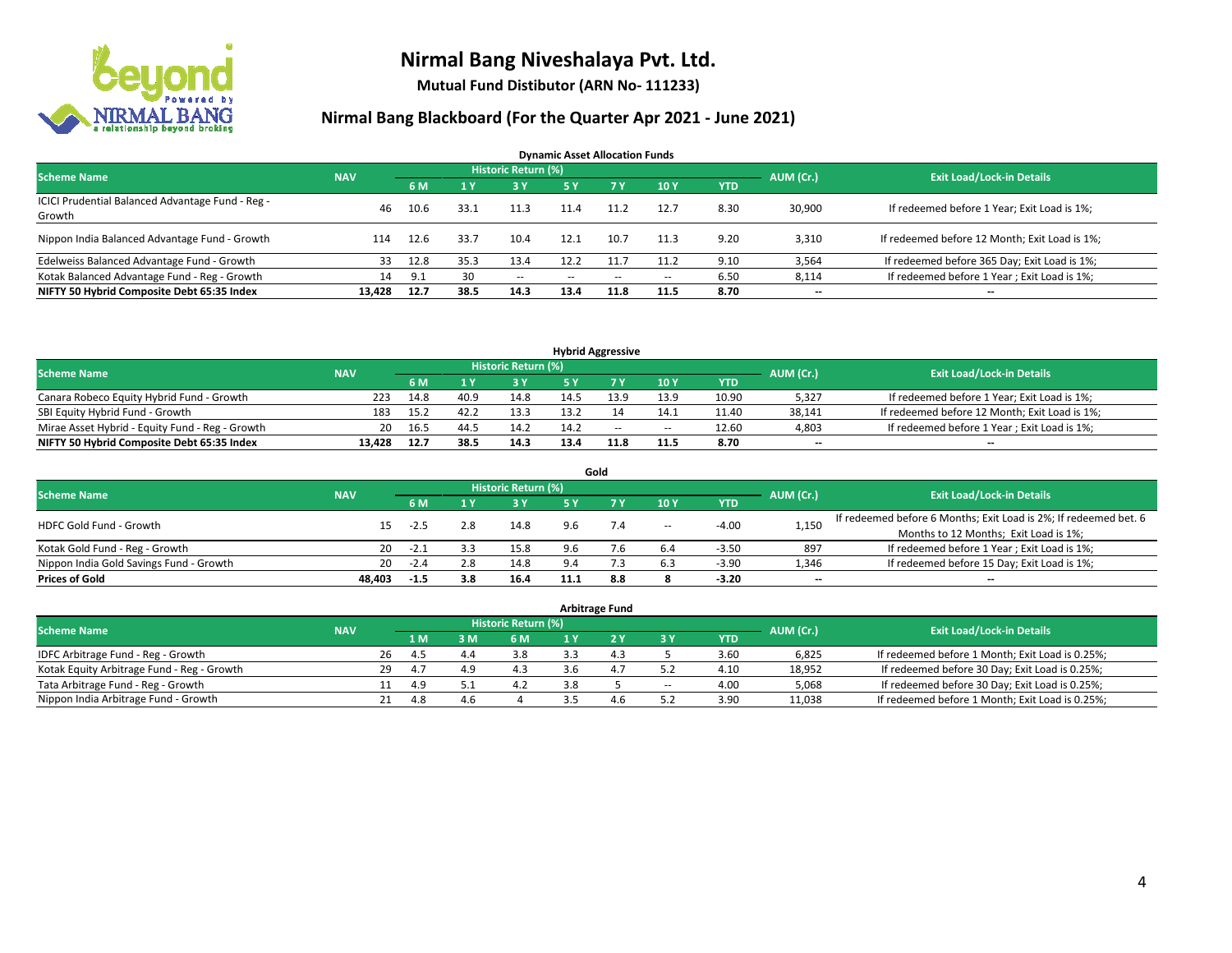

**Mutual Fund Distibutor (ARN No- 111233)**

| <b>Overnight Fund</b>                          |            |      |     |                            |      |     |                          |                          |           |                                  |  |  |  |  |
|------------------------------------------------|------------|------|-----|----------------------------|------|-----|--------------------------|--------------------------|-----------|----------------------------------|--|--|--|--|
| <b>Scheme Name</b>                             | <b>NAV</b> |      |     | <b>Historic Return (%)</b> |      |     | <b>YTM</b>               | Avg                      | AUM (Cr.) | <b>Exit Load/Lock-in Details</b> |  |  |  |  |
|                                                |            | 71 W | 2 W | 1 M                        | 3 M  | 1Y  |                          | <b>Maturity</b>          |           |                                  |  |  |  |  |
| IDFC Overnight Fund - Reg - Growth             | 1,101      | 3.0  |     | 21                         | ∹ ∗  | 2.9 | 3.25                     | 0.01                     | 1,112     | Nil                              |  |  |  |  |
| Tata Overnight Fund - Reg - Growth             | 1,090      | 3.1  |     | 3.1                        | 3.1  |     | 3.29                     | 0.01                     | 1,819     | Nil                              |  |  |  |  |
| SBI Overnight Fund - Growth                    | 3,338      | -3.1 |     | 3.1                        | -3.1 |     | 3.3                      | 0.00                     | 18,725    | Nil                              |  |  |  |  |
| ICICI Prudential Overnight Fund - Reg - Growth | 111        | -3.1 |     |                            |      |     | 3.28                     | 0.01                     | 13,195    | Nil                              |  |  |  |  |
| Nippon India Overnight Fund - Reg - Growth     | 111        | -21  |     | 21                         | -20  |     | 3.26                     | 0.01                     | 5,552     | Nil                              |  |  |  |  |
| <b>CRISIL Liquid Fund Index</b>                | $- -$      | 3.6  | 3.6 | 3.5                        | 3.6  | 3.8 | $\overline{\phantom{a}}$ | $\overline{\phantom{a}}$ | $- -$     | $-$                              |  |  |  |  |

| <b>Liauid Funds</b>                              |            |     |            |                     |     |     |                          |                          |           |                                  |  |  |  |
|--------------------------------------------------|------------|-----|------------|---------------------|-----|-----|--------------------------|--------------------------|-----------|----------------------------------|--|--|--|
| <b>Scheme Name</b>                               | <b>NAV</b> |     |            | Historic Return (%) |     |     | <b>YTM</b>               | Avg                      | AUM (Cr.) | <b>Exit Load/Lock-in Details</b> |  |  |  |
|                                                  |            | 1 W | <b>2 W</b> | 1 M                 | зM  |     |                          | <b>Maturity</b>          |           |                                  |  |  |  |
| Aditya Birla Sun Life Liquid Fund - Reg - Growth | 331        | 3.3 |            |                     |     |     | 3.45                     | 0.09                     | 30,938    | *Ref Footnote                    |  |  |  |
| ICICI Prudential Liquid Fund - Reg - Growth      | 305        | 3.2 |            |                     |     |     | 3.4                      | 0.10                     | 40,714    | *Ref Footnote                    |  |  |  |
| Kotak Liquid Fund - Reg - Growth                 | 4.164      | 3.2 |            |                     |     |     | 3.4                      | 0.10                     | 30,283    | *Ref Footnote                    |  |  |  |
| Nippon India Liquid Fund - Growth                | 5,025      | 33  |            |                     |     |     | 3.36                     | 0.12                     | 20,049    | *Ref Footnote                    |  |  |  |
| Mahindra Manulife Liquid Fund - Reg - Growth     | 1,337      | 3.3 |            | 3.2                 |     |     | 3.42                     | 0.09                     | 1,617     | *Ref Footnote                    |  |  |  |
| <b>CRISIL Liquid Fund Index</b>                  | $- -$      | 3.6 | 3.b        | 3.5                 | 3.6 | 3.8 | $\overline{\phantom{a}}$ | $\overline{\phantom{a}}$ | $- -$     | $- -$                            |  |  |  |

| <b>Ultra Short Fund</b>                           |            |     |     |                            |     |                  |                          |                          |           |                                  |  |  |  |
|---------------------------------------------------|------------|-----|-----|----------------------------|-----|------------------|--------------------------|--------------------------|-----------|----------------------------------|--|--|--|
| <b>Scheme Name</b>                                | <b>NAV</b> |     |     | <b>Historic Return (%)</b> |     |                  | <b>YTM</b>               | Avg                      | AUM (Cr.) | <b>Exit Load/Lock-in Details</b> |  |  |  |
|                                                   |            | 1 M | з м | 6 M                        | 1 Y | $\overline{3}$ Y |                          | <b>Maturity</b>          |           |                                  |  |  |  |
| HDFC Ultra Short Term Fund - Reg - Growth         | 12         | 3.2 | 4.1 | 3.6                        | 4.7 | $\sim$           | 4.01                     | 0.61                     | 16,736    | Nil                              |  |  |  |
| ICICI Prudential Ultra Short Term Fund - Growth   | 22         | 4.3 | 4.b | 4.1                        | 5.6 |                  | 4.73                     | 0.45                     | 9,539     | Ni                               |  |  |  |
| UTI Ultra Short Term Fund - Growth                | 3.278      | 3.2 |     | 3.4                        |     | 4.8              | 3.97                     | 0.38                     | 2,278     | Ni                               |  |  |  |
| Aditya Birla Sun Life Savings Fund - Reg - Growth | 426        | 4.0 | 4.8 | 3.9                        | 5.5 | 7.3              | 4.11                     | 0.54                     | 18,100    | Nil                              |  |  |  |
| <b>NIFTY Ultra Short Duration Debt Index</b>      | 4.290      | 3.6 | 4.1 | 3.8                        | 4.2 | 6.6              | $\overline{\phantom{a}}$ | $\overline{\phantom{a}}$ | $- -$     | $-$                              |  |  |  |

| <b>Money Market Fund</b>                         |                          |                |                |                            |     |           |            |                 |           |                                               |  |  |  |  |
|--------------------------------------------------|--------------------------|----------------|----------------|----------------------------|-----|-----------|------------|-----------------|-----------|-----------------------------------------------|--|--|--|--|
| <b>Scheme Name</b>                               | <b>NAV</b>               |                |                | <b>Historic Return (%)</b> |     |           | <b>YTM</b> | Avg             | AUM (Cr.) | <b>Exit Load/Lock-in Details</b>              |  |  |  |  |
|                                                  |                          | 1 <sub>M</sub> | 3 <sub>M</sub> | 6 M                        | 1 Y | $Z$ 3 $Y$ |            | <b>Maturity</b> |           |                                               |  |  |  |  |
| Aditya Birla Sun Life Money Manager Fund - Reg - | 287                      |                | 4.3            | 3.8                        | 4.7 |           | 3.83       | 0.43            | 14,089    | Nil                                           |  |  |  |  |
| Growth                                           |                          | 3.6            |                |                            |     |           |            |                 |           |                                               |  |  |  |  |
| SBI Savings Fund - Growth                        | 33                       | 3.0            |                | 3.4                        |     | 6.4       | 3.77       | 0.41            | 25,994    | If redeemed before 3 Days; Exit Load is 0.1%; |  |  |  |  |
| HDFC Money Market Fund - Growth                  | 4,449                    | 3.5            | 4.3            |                            |     | 6.9       | 3.85       | 0.48            | 15,383    | Nil                                           |  |  |  |  |
| Tata Money Market Fund - Reg - Growth            | 3,667                    | 3.5            | 4.6            |                            |     | 4.3       | 3.97       | 0.60            | 3,722     | Nil                                           |  |  |  |  |
| <b>CRISIL Liquid Fund Index</b>                  | $\overline{\phantom{a}}$ | 3.5            | 3.6            | 3.6                        | 3.8 | 5.8       | $- -$      | $- -$           | $- -$     | --                                            |  |  |  |  |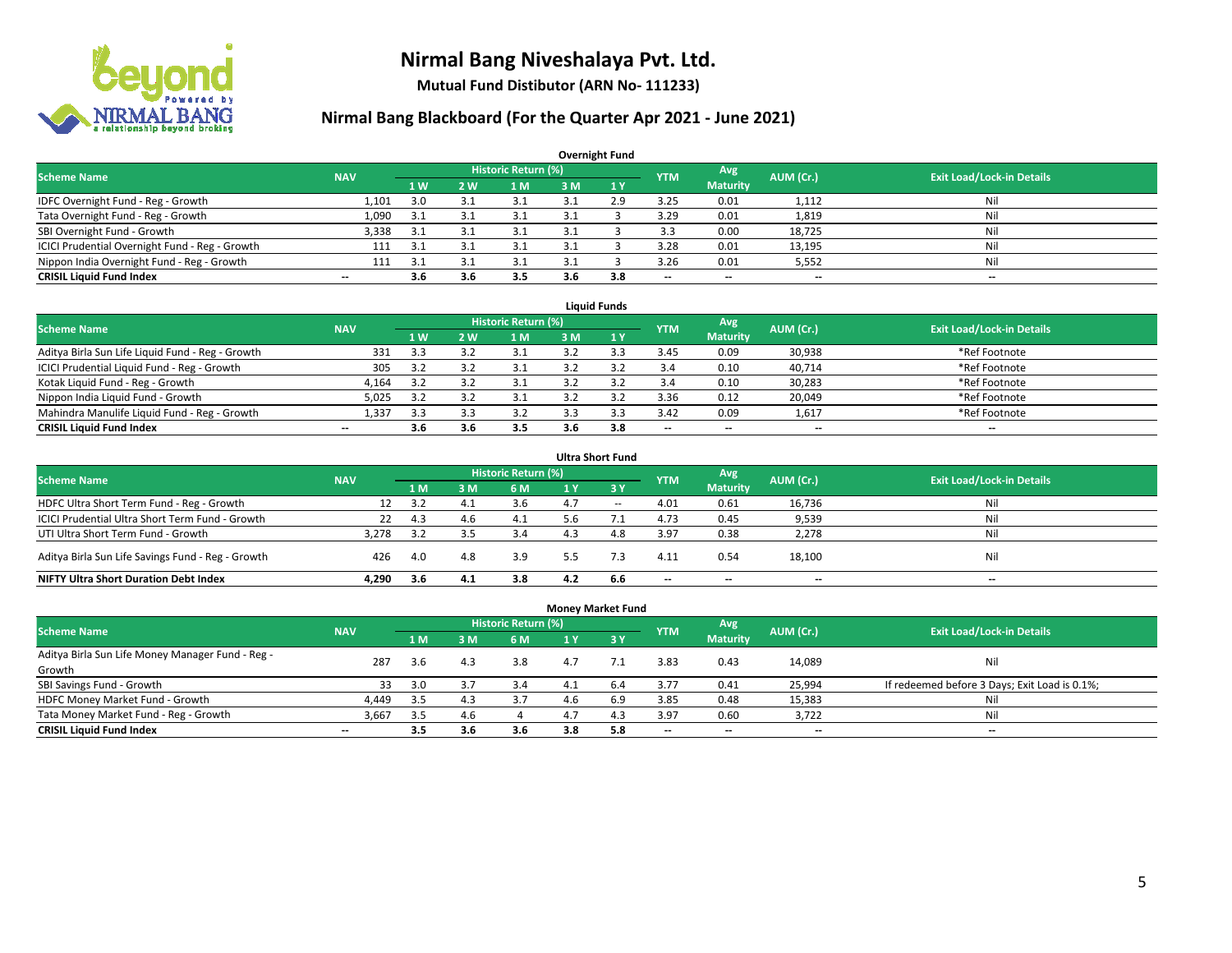

**Mutual Fund Distibutor (ARN No- 111233)**

| <b>Short Term Fund</b>                    |            |    |      |     |                            |     |  |            |                 |           |                                  |  |  |  |
|-------------------------------------------|------------|----|------|-----|----------------------------|-----|--|------------|-----------------|-----------|----------------------------------|--|--|--|
| <b>Scheme Name</b>                        | <b>NAV</b> |    |      |     | <b>Historic Return (%)</b> |     |  | <b>YTM</b> | Avg             | AUM (Cr.) | <b>Exit Load/Lock-in Details</b> |  |  |  |
|                                           |            |    | 1 M. | 3 M | 6 M                        | 1 V |  |            | <b>Maturity</b> |           |                                  |  |  |  |
| HDFC Short Term Debt Fund - Growth        |            | 25 | 59   |     |                            |     |  | 5.32       | 3.27            | 18,117    | Nil                              |  |  |  |
| Nippon India Short Term Fund - Growth     |            | 41 | 7.5  |     |                            |     |  | 5.37       | 2.53            | 9,012     | Nil                              |  |  |  |
| ICICI Prudential Short Term Fund - Growth |            | 46 | -5.8 |     | 3.8                        |     |  | 5.41       | 3.76            | 22,193    | Nil                              |  |  |  |

| <b>Low Duration Fund</b>                     |            |     |  |                     |     |  |            |                 |           |                                  |  |  |  |  |
|----------------------------------------------|------------|-----|--|---------------------|-----|--|------------|-----------------|-----------|----------------------------------|--|--|--|--|
| <b>Scheme Name</b>                           | <b>NAV</b> |     |  | Historic Return (%) |     |  | <b>YTM</b> | Avg             | AUM (Cr.) | <b>Exit Load/Lock-in Details</b> |  |  |  |  |
|                                              |            | 1 M |  | 6 M                 |     |  |            | <b>Maturity</b> |           |                                  |  |  |  |  |
| <b>HDFC Low Duration Fund - Growth</b>       | 45.        | 5 A |  | 3.9                 | b.4 |  | 4.78       | 2.71            | 24,543    | Nil                              |  |  |  |  |
| ICICI Prudential Savings Fund - Reg - Growth | 420        | .6. |  | 3.8                 | 6.6 |  | 4.76       | 3.88            | 28,269    | Nil                              |  |  |  |  |
| Kotak Low Duration Fund - Std - Growth       | 2.652      | 4 q |  |                     |     |  | 4.59       | 1.55            | 12.765    | Nil                              |  |  |  |  |

| <b>Banking &amp; PSU Bond Funds</b>                 |            |    |     |     |                     |     |          |            |                 |           |                                  |  |  |  |
|-----------------------------------------------------|------------|----|-----|-----|---------------------|-----|----------|------------|-----------------|-----------|----------------------------------|--|--|--|
| <b>Scheme Name</b>                                  | <b>NAV</b> |    |     |     | Historic Return (%) |     |          | <b>YTM</b> | Avg             | AUM (Cr.) | <b>Exit Load/Lock-in Details</b> |  |  |  |
|                                                     |            |    | 1 M | . M | <b>6M</b>           |     |          |            | <b>Maturity</b> |           |                                  |  |  |  |
| HDFC Banking and PSU Debt Fund - Reg - Growth       |            | 18 |     |     | 3.b                 |     |          | 5.62       | 4.16            | 9,582     | Nil                              |  |  |  |
| Tata Banking & PSU Debt Fund - Reg - Growth         |            |    | b.b |     | 2.8                 |     | $\sim$   | 5.24       | 3.64            | 476       | Nil                              |  |  |  |
| Kotak Banking and PSU Debt Fund - Reg - Growth      |            | 51 | 8.9 |     | 3.3                 |     |          | 5.74       | 4.65            | 9.714     | Nil                              |  |  |  |
| Nippon India Banking & PSU Debt Fund - Reg - Growth |            | 16 |     | 8.6 | 3.4                 | 6.9 | $\Omega$ | 5.02       | 3.26            | 6,364     | Nil                              |  |  |  |

| <b>Corporate Bond Funds</b>                         |            |    |     |     |                            |  |       |                 |      |           |                                  |  |  |
|-----------------------------------------------------|------------|----|-----|-----|----------------------------|--|-------|-----------------|------|-----------|----------------------------------|--|--|
| <b>Scheme Name</b>                                  | <b>NAV</b> |    |     |     | <b>Historic Return (%)</b> |  |       | <b>YTM</b>      | Avg  | AUM (Cr.) | <b>Exit Load/Lock-in Details</b> |  |  |
|                                                     |            |    | 1 M | : M | 6 M                        |  | 2V    | <b>Maturity</b> |      |           |                                  |  |  |
| ICICI Prudential Corporate Bond Fund - Reg - Growth |            | 23 | 5.5 | b.b |                            |  | 8.8   | 4.81            | 2.98 | 19,706    | Nil                              |  |  |
| IDFC Corporate Bond Fund - Reg - Growth             |            |    | b.b | 9.3 | 3.5                        |  | 8.7   | 5.1             | 2.77 | 20,978    | Nil                              |  |  |
| HDFC Corporate Bond Fund - Growth                   |            | 25 | 7.4 | 8.9 | 3.8                        |  | 9.5   | 5.43            | 4.51 | 26,184    | Nil                              |  |  |
| UTI Corporate Bond Fund - Reg - Growth              |            |    |     |     |                            |  | $- -$ | 4.84            | 2.07 | 3,407     | Nil                              |  |  |

| Credit Risk Fund                           |            |    |      |     |                            |     |        |            |                 |           |                                                                       |  |  |
|--------------------------------------------|------------|----|------|-----|----------------------------|-----|--------|------------|-----------------|-----------|-----------------------------------------------------------------------|--|--|
| <b>Scheme Name</b>                         | <b>NAV</b> |    |      |     | <b>Historic Return (%)</b> |     |        | <b>YTM</b> | Avg             | AUM (Cr.) | <b>Exit Load/Lock-in Details</b>                                      |  |  |
|                                            |            |    | 7 M  | : M | 6 M                        | 1 Y | $Z_3V$ |            | <b>Maturity</b> |           |                                                                       |  |  |
| ICICI Prudential Credit Risk Fund - Growth |            | 24 | 12.7 | 9.7 | 6.7                        |     | 8.8    | 7.37       | 2.52            | 7,228     | If redeemed before 1 Year; Exit Load is 1%;                           |  |  |
| HDFC Credit Risk Debt Fund - Reg - Growth  |            |    |      |     | 8.1                        |     |        | 7.5        | 3.06            | 7,631     | If redeemed before 12 Month; Exit Load is 1%; If redeemed bet. 12     |  |  |
|                                            |            | 19 | 13.4 |     |                            |     |        |            |                 |           | Month to 18 Month; Exit Load is 0.5%;                                 |  |  |
|                                            |            |    |      |     |                            |     |        |            |                 |           | If redeemed before 12 Month; Exit Load is 3%; If redeemed bet. 12     |  |  |
| SBI Credit Risk Fund - Growth              |            | 35 | -8.2 | 7.9 | 4.9                        |     | 7.6    | 6.78       | 2.27            |           | 3,497 Month to 24 Month; Exit Load is 1.5%; If redeemed bet. 24 Month |  |  |
|                                            |            |    |      |     |                            |     |        |            |                 |           | to 36 Month; Exit Load is 0.75%;                                      |  |  |